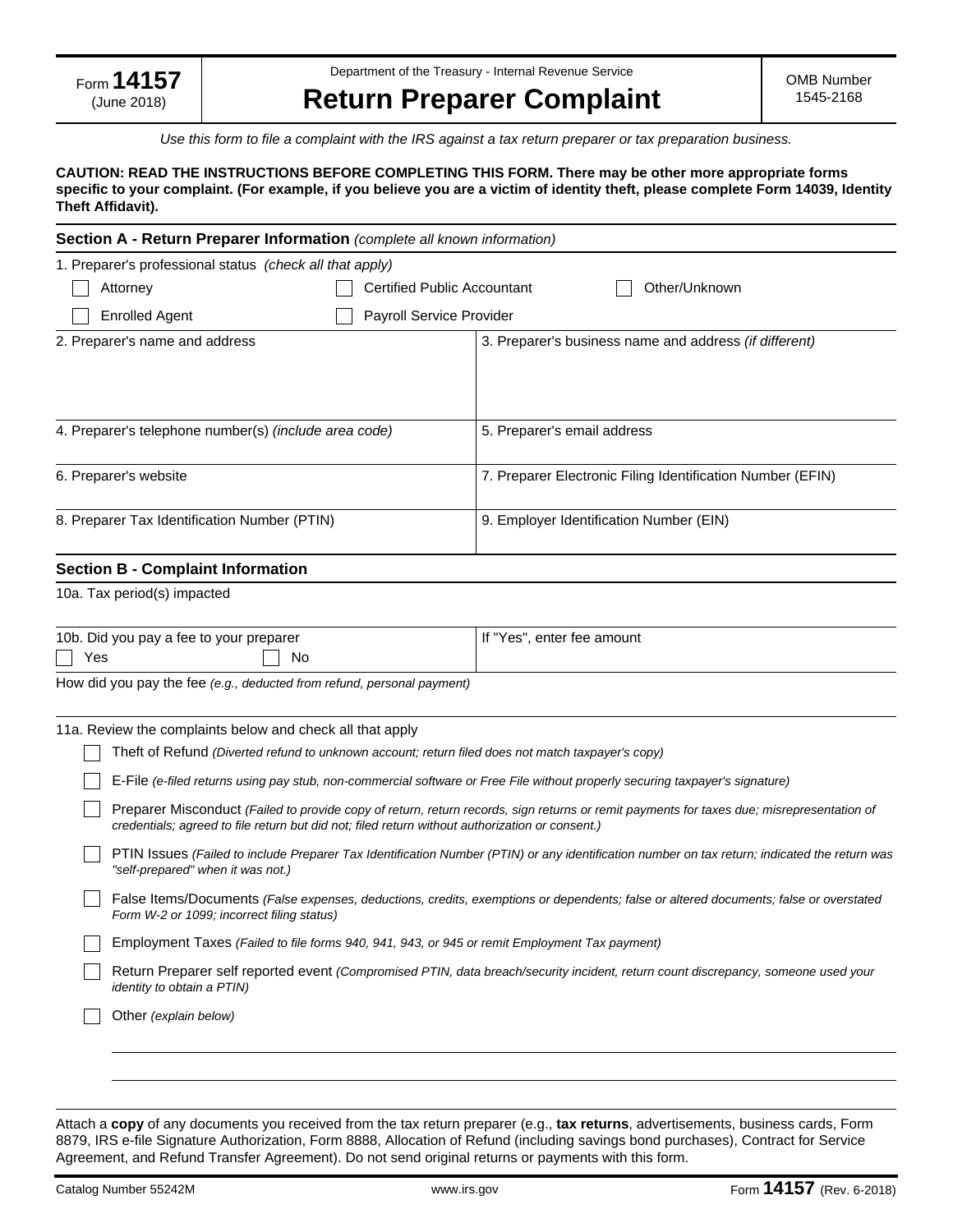| 11b. Provide facts and other information related to the complaint (attach additional sheets if necessary). |  |  |
|------------------------------------------------------------------------------------------------------------|--|--|
|------------------------------------------------------------------------------------------------------------|--|--|

| <b>Section C - Taxpayer's Information</b>                                                     | Are you the taxpayer?<br>Yes<br>No                                                                                                                     |
|-----------------------------------------------------------------------------------------------|--------------------------------------------------------------------------------------------------------------------------------------------------------|
| taxpayer, complete sections C and D.                                                          | This information may be necessary to process your complaint. If you are the taxpayer complete section C only. If you are not the                       |
| 12. Name of individual or business                                                            |                                                                                                                                                        |
| 13. Mailing address (street, city, state, ZIP code)                                           | 14. Telephone number(s) (include area code)                                                                                                            |
|                                                                                               | 15. Email address                                                                                                                                      |
| 16. Taxpayer's signature                                                                      | 17. Date of complaint                                                                                                                                  |
| Section D - Your Information (do not complete if you are the taxpayer)                        |                                                                                                                                                        |
|                                                                                               | This information is not required to process your complaint but is helpful if we need to contact you for additional information.                        |
| 18. Name (Last, First, MI)                                                                    | 19. Date of complaint                                                                                                                                  |
| 20. Mailing address (street, city, state, ZIP code)                                           | 21. Telephone number(s) (include area code)                                                                                                            |
|                                                                                               | 22. Email address                                                                                                                                      |
| 23. Your relationship to Preparer                                                             |                                                                                                                                                        |
| Client                                                                                        | Return preparer self reported event                                                                                                                    |
| Return preparer working for a different firm*                                                 | IRS employee                                                                                                                                           |
| Return preparer working for the same firm*                                                    | Other (specify)                                                                                                                                        |
| protected tax information, even with the IRS.                                                 | * Taxpayers' information and any information relating to another professional are confidential. Please obtain your client's consent before sharing any |
| The completed form along with all supporting information can be filed by fax or regular mail. |                                                                                                                                                        |
| If faxing Form 14157 send to:                                                                 | 855-889-7957                                                                                                                                           |
| If mailing Form 14157 send to:                                                                | Attn: Return Preparer Office<br>401 W. Peachtree Street NW<br>Mail Stop 421-D<br>Atlanta, GA 30308                                                     |
|                                                                                               | <b>Privacy Act and Paperwork Reduction Act Notice</b>                                                                                                  |

We ask for the information on this form to carry out the Internal Revenue laws of the United States. We need it to ensure that preparers are complying with these laws and to allow us to figure and collect the right amount of tax.

You are not required to provide the information requested on a form that is subject to the Paperwork Reduction Act unless the form displays a valid OMB control number. Books or records relating to a form or its instructions must be retained as long as their contents may become material in the administration of any Internal Revenue law. Generally, tax returns and return information are confidential, as required by Internal Revenue Code section 6103.

The time require to complete this form will vary depending on individual circumstances. The estimated average time is 15 minutes. The primary purpose of this form is to report potential violations of the Internal Revenue laws by tax return preparers. We are requesting this information under authority of 26 U.S.C. § 7801 and § 7803. Providing this information is voluntary, and failure to provide all or part of the information will not affect you. Providing false or fraudulent information may subject you to penalties. We may disclose this information to the Department of Justice to enforce the tax laws, both civil and criminal, and to cities, states, the District of Columbia, and U.S. commonwealths or possessions to carry out their tax laws. We may also disclose this information to other countries under a tax treaty, to federal and state agencies to enforce federal non-tax criminal laws, and to federal law enforcement and intelligence agencies to combat terrorism.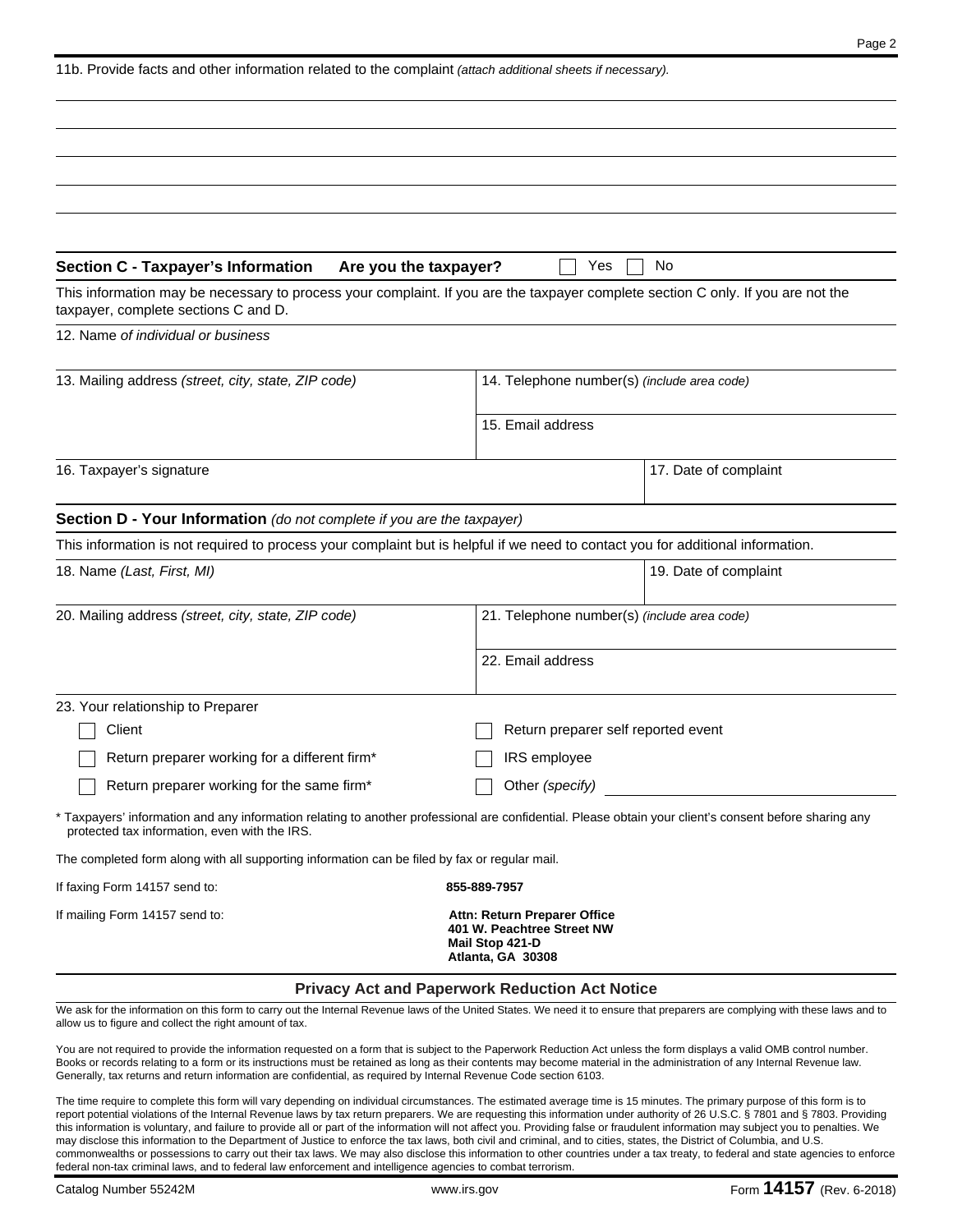## **Instructions for Form 14157, Complaint: Tax Return Preparer**

## **General Instructions**

#### **What's New**

Several questions were added about the fee for the tax preparation services. Questions were added to help tax return preparers selfreport issues with compromised PTINs, data breaches/security incidents, return count discrepancies or if someone used their identity to obtain a PTIN.

## **Purpose of Form**

Use Form 14157 to file a complaint against a tax return preparer or tax preparation business. Tax professionals can use this form to report events that impact their PTIN or business.

Individuals who are paid to prepare federal tax returns must follow ethical standards and guidelines as established in Treasury Department Circular 230. For more information on requirements for paid tax return preparers, view Circular 230 at www.irs.gov/taxpros.

## **Where to Send This Form**

The completed form along with all supporting information can be filed by fax or regular mail.

If faxing Form 14157 send to: 855-889-7957

If mailing Form 14157 send to: Attn: Return Preparer Office, 401, W. Peachtree Street NW, Mail Stop 421-D, Atlanta, GA 30308

If a tax return preparer filed a return or altered your return without your consent and you are seeking a change to your account, complete Form 14157-A, Tax Return Preparer Fraud or Misconduct Affidavit, in addition to Form 14157. Submit both forms along with the documents listed in the Form 14157-A instructions to the address indicated on the Form 14157-A.

## **CAUTION: DO NOT USE Form 14157:**

- If you suspect your **identity was stolen**. Use Form 14039. Follow "Instructions for Submitting this Form" on Page 2 of Form 14039.
- To report **alleged tax law** violations by an individual, a business, or both. Use Form 3949-A. Submit to the address on the Form 3949-A.

## **Specific Instructions**

## **Section A - Return Preparer Information**

**Preparer's Professional Status -** Indicate any professional credentials held, or claimed to be held, by the return preparer. An Attorney is an individual in good standing with a state bar association. A Certified Public Accountant is an individual in good standing with a state board of accountancy. An Enrolled Agent status is granted solely by the IRS upon the individual's demonstration of special competence in tax matters, by written examination, and passing suitability requirements. A Payroll Service Provider is a third party paid by an employer to administer the employer's payroll and tax responsibilities. Select Other/Unknown if you are unsure of the preparer's status.

**Information about the Tax Return Preparer -** Provide as much information as you know about the paid tax return preparer or business.

**Preparer's Identification Numbers(s) -** If known, provide the tax preparer's Electronic Filing Identification Number (EFIN), Preparer Tax Identification Number (PTIN), and Employer Identification Number (EIN).

#### **Section B - Complaint Information**

## **Tax Period(s)**

Indicate the tax period(s) of the tax return for which the tax preparer misconduct occurred. Most individual's tax returns cover a calendar year of 12 months, January 1 through December 31. For example, you may have a tax return that was prepared in 2013, but the tax year is 2012 because the tax return covered calendar year 2012. A business's tax return can cover a quarter or a full year. For example, you may have a Form 941, Employer's Quarterly Federal Tax Return, prepared for the period ending September 30, 2014.

Review the complaint allegations and check all that apply. Describe in detail the facts of your complaint in 11b. Attach a copy of any documents you received from the tax return preparer. For Employment Tax complaints attach a copy of any Contract for Service Agreement. Also attach additional sheets if necessary. Do not send original returns or payments.

## **Theft of Refund**

A preparer:

- Embezzled or stole all or a portion of a client's federal tax refund.
- Diverted a refund to an account that was not the client's.
- Provided a copy of the return to the client that had direct deposit information that is not theirs.
- Provided a copy of the return to the client that does not match the return that was filed with the IRS.
- Failed to explain that a cash advance, fast refund, or instant refund was actually a refund anticipation loan borrowed against an income tax refund and the related fees and interest charges.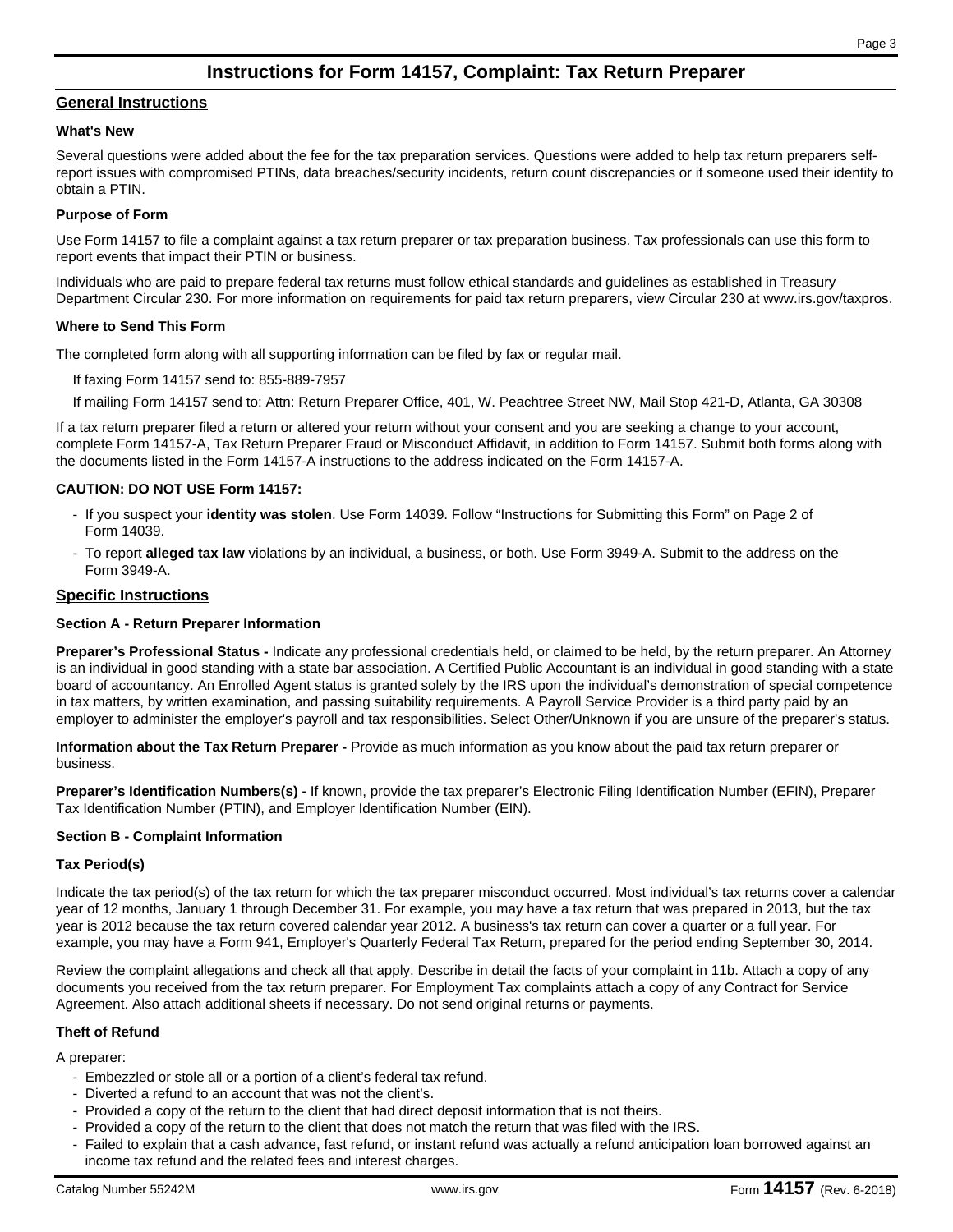## **E-File**

## A preparer:

- Filed a return electronically using a last payroll stub or a leave and earnings statement without waiting for the official Form W-2 from the employer. Return preparers are generally prohibited from filing a return prior to receipt of Forms W-2, W-2G, and 1099-R.
- Used non-commercial software to prepare returns that appear self prepared by the taxpayer and is not including his or her name, PTIN, or firm name. Similarly, the preparer used the "Free File" program to prepare and file tax returns for clients. For more information on Free File, visit www.irs.gov/freefile.
- Filed a return electronically without securing taxpayer's signature on Form 8879 (e-File Signature Authorization).

## **Preparer Misconduct**

A preparer:

- Did not provide client with a copy of the return he or she prepared, and refused to provide a copy after a request.
- Did not return some or all of the client's original records.
- Did not sign the federal tax returns that he or she prepared.
- Claimed to be an attorney, certified public accountant, enrolled agent, or registered tax return preparer, but does not actually have the credential claimed or the credential is no longer valid (e.g. expired, suspended or revoked).
- Agreed to file return but did not.
- The preparer charged for services not performed.
- Did not remit payment for taxes due.
- Filed a return or submitted other information for a client without their knowledge, authorization, or consent.
- Failed to explain that a cash advance, fast refund, or instant refund was actually a refund anticipation loan borrowed against an income tax refund and the related fees and interest charges. The return preparer was misleading, or failed to ensure taxpayers understand financial products and related fees.

## **PTIN Issues**

A preparer:

- Improperly used a Preparer Tax Identification Number (PTIN) belonging to another individual.
- Does not have a PTIN or is not including a PTIN on returns prepared.

## **False Items/Documents**

A preparer knowingly:

- Claimed false or fictitious expenses and/or deductions on a tax return.
- Claimed unrelated, non-existent, unknown or additional information on a tax return.
- Made changes to a client's original tax documents or used false or incorrect documents to complete return.
- Claimed false or fictitious income and/or federal withholding on a tax return.
- Claimed an improper filing status on a tax return. The filing status claimed did not accurately reflect the taxpayer's family situation.

## **Employment Taxes**

A preparer:

- Did not remit employment tax funds to the IRS on behalf of a client for Forms 940, 941, 943, 944, or 945 in full or on time.
- Did not prepare employment tax returns (Form 941, 940, 943, 944, 945) on behalf of a client in an accurate and/or timely manner.

## **Return Preparer self reported event**

- If your PTIN has been compromised. For example, you believe someone else is using your PTIN on tax returns without your authorization.
- You experienced a data breach or security incident.
- Return volume data from IRS sources is significantly different from your data.
- If someone used your identity to obtain a PTIN without your authorization.

## **Other**

- If none of the above describes the nature of the complaint, briefly summarize the complaint. Some examples of other tax preparer misconduct or improper tax preparation practices include, but are not limited to, fee dispute and bad behavior such as threats.

## **Section C - Taxpayer Information**

Indicate if you are the taxpayer impacted by the tax preparer's misconduct or improper tax preparation practices.

Enter the taxpayer's name, street address, city, state, zip code, telephone number(s), and email address where he/she can be contacted.

## **Taxpayer's Signature –** Sign and date.